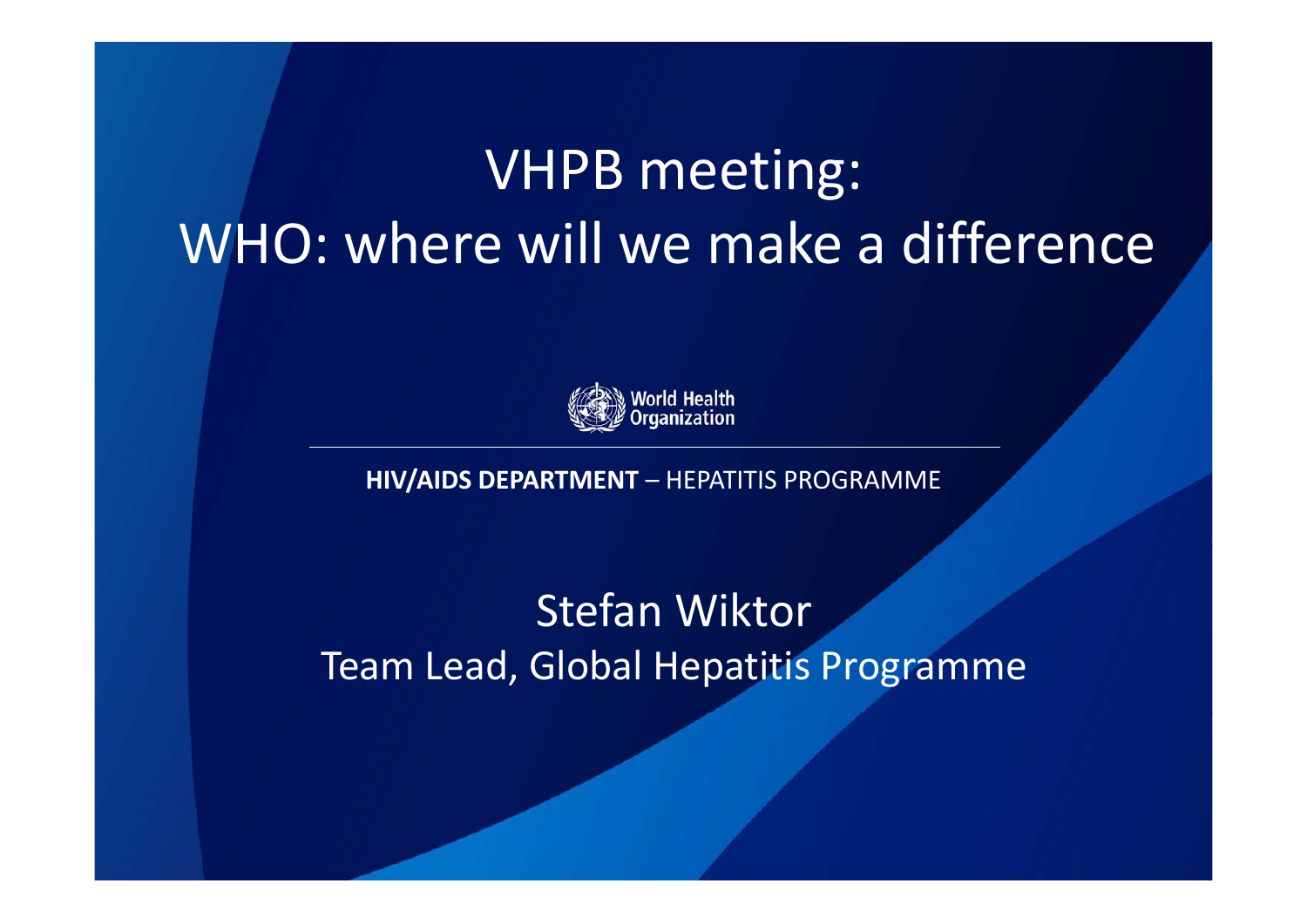# Making <sup>a</sup> difference

- WHO actions guided by WHA resolution (2010 and 2014) mandates
- Strategic directions guided by actions in the Global Hepatitis Strategy (assuming it is adopted by World Health Assembly 2015)

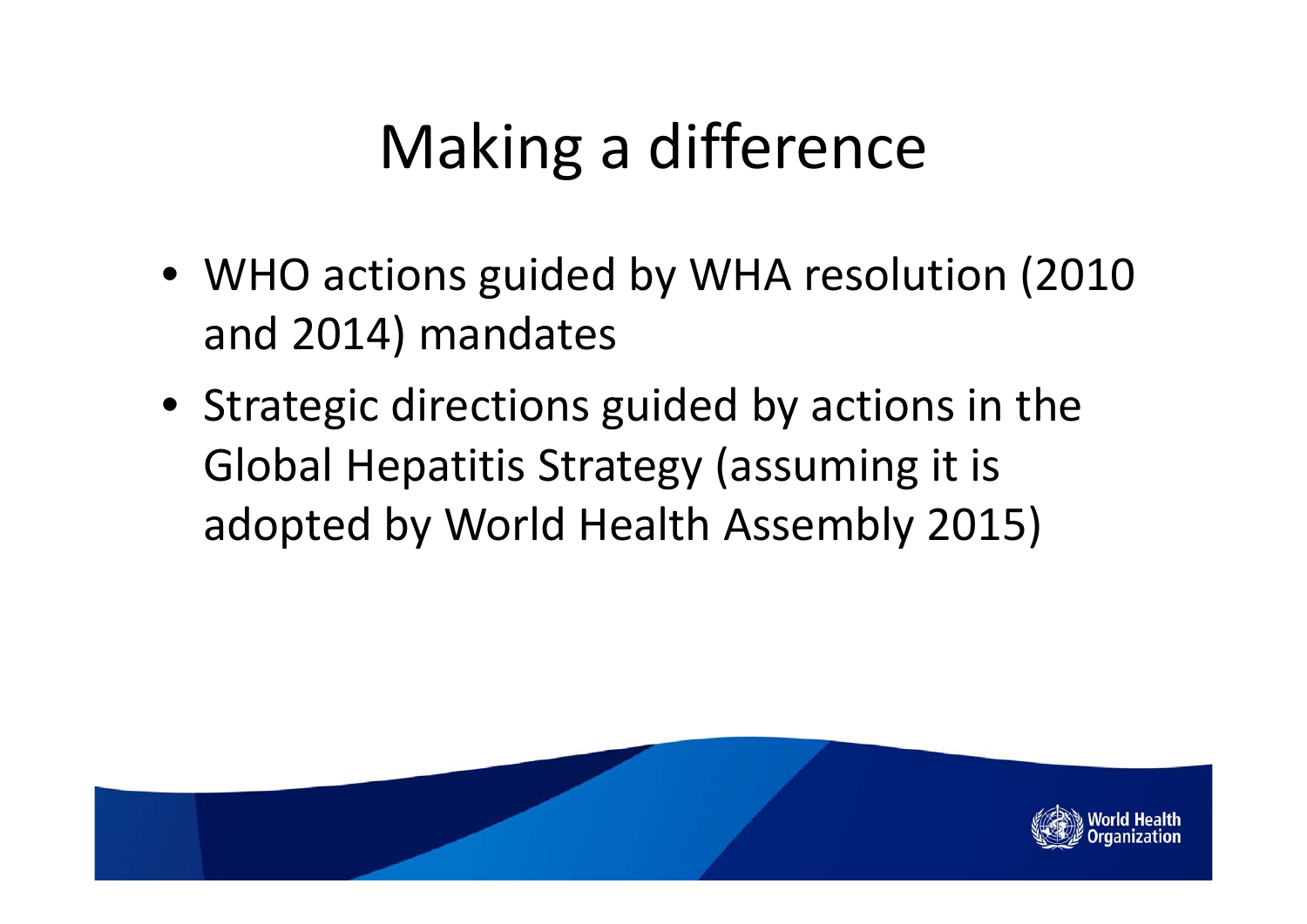# Actualizing World Health Assembly Resolution WHA67.6

- $\bullet$  National planning:
	- support countries to develop robust national viral hepatitis strategies
	- provide guidance on cost‐effective ways to integrate the prevention, testing, care and treatment of viral hepatitis into existing health care systems
	- maximize synergies with WHO Global Action Plan for the Prevention and Control of Noncommunicable Diseases 2013–2020;
- Strategic information:
	- develop <sup>a</sup> system for regular monitoring and reporting on the progress in viral hepatitis prevention, diagnosis and treatment;
	- estimate global, regional and domestic economic impact and burden of viral hepatitis
	- examine the feasibility of and strategies needed for the elimination of hepatitis B and hepatitis C with <sup>a</sup> view to potentially setting global targets;

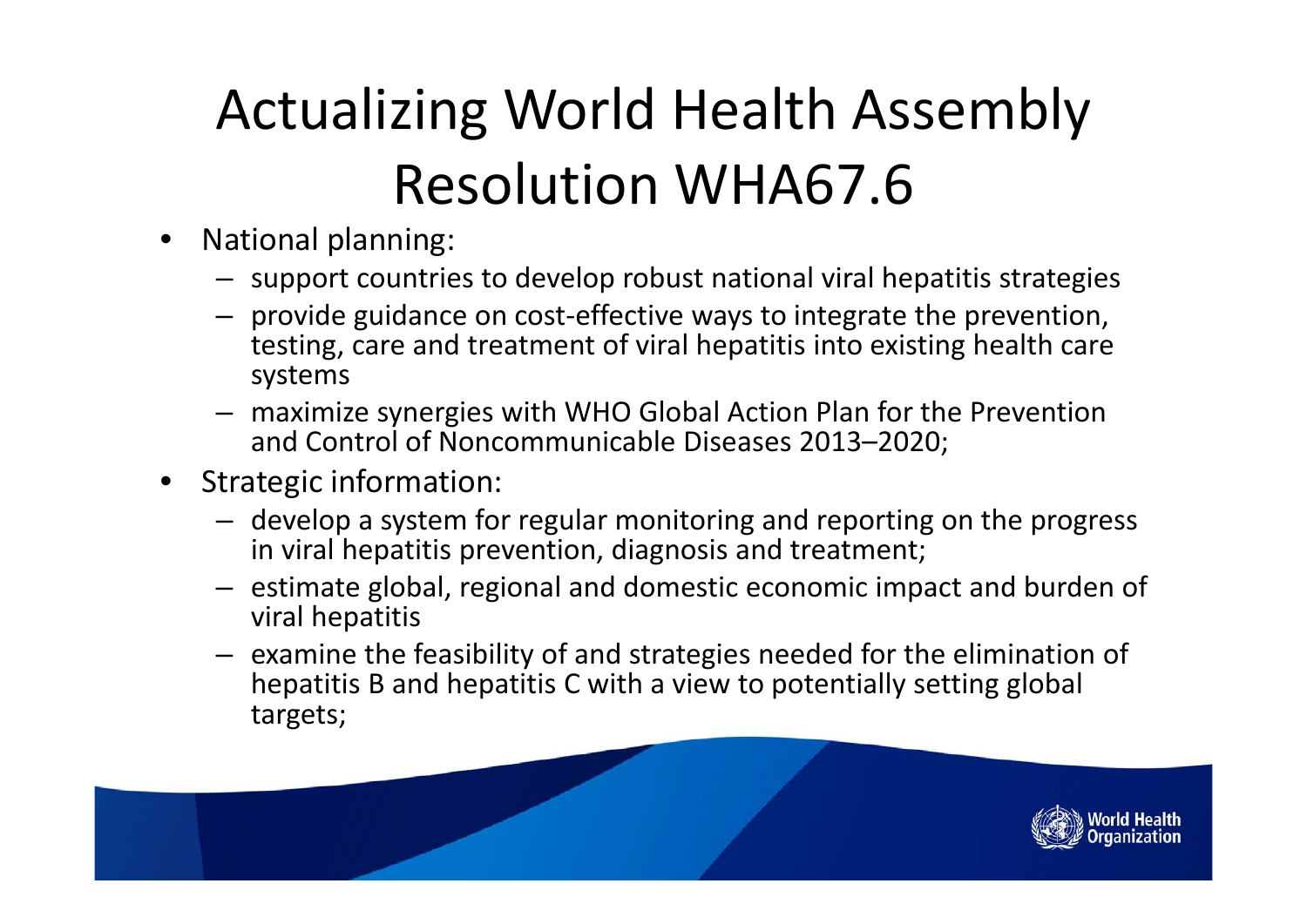# Actualizing World Health Assembly ResolutionWHA67.6

- Laboratory Diagnosis:
	- – $-$  develop specific guidelines on adequate, effective, affordable algorithms for diagnosis;
- Blood safety:
	- promote safe donation from low‐risk voluntary non‐ remunerated donors, counselling, referral and treatment of infected donors, and effective blood screening;
- Promote access to prevention and treatment services:
	- $-$  lead a discussion and work with key stakeholders
	- – $-$  assist Member States to ensure equitable access
	- promote access to harm‐reduction services
	- $-$  provide technical assistance in the use of TRIPS flexibilities

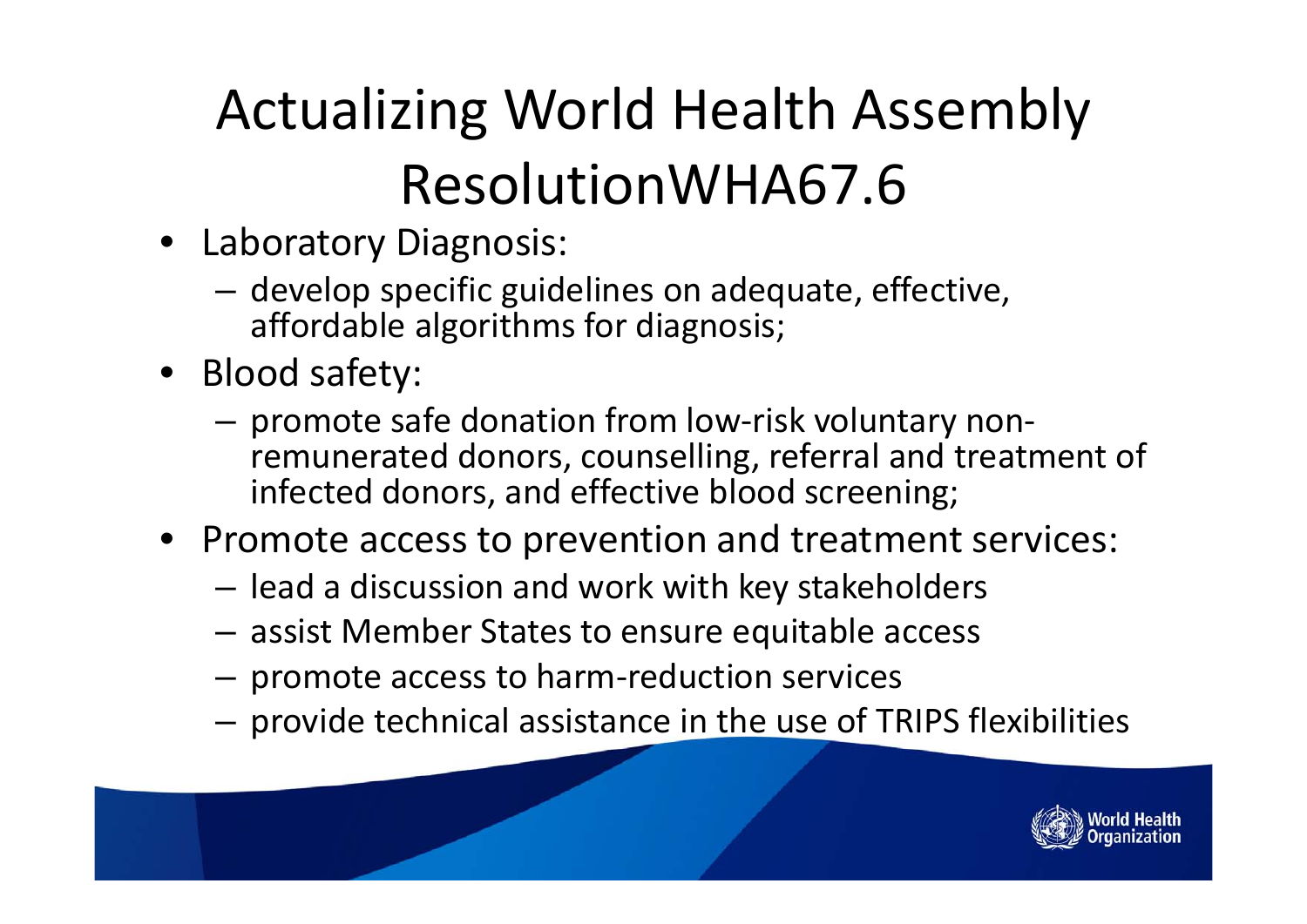#### What do we want to accomplish

- Position WHO as leader in hepatitis response
- Support countries with comprehensive hepatitis programmes and plans
- Strategic information
- Immunization
- Prevention of infections in health-care settings
- Enhance treatment access

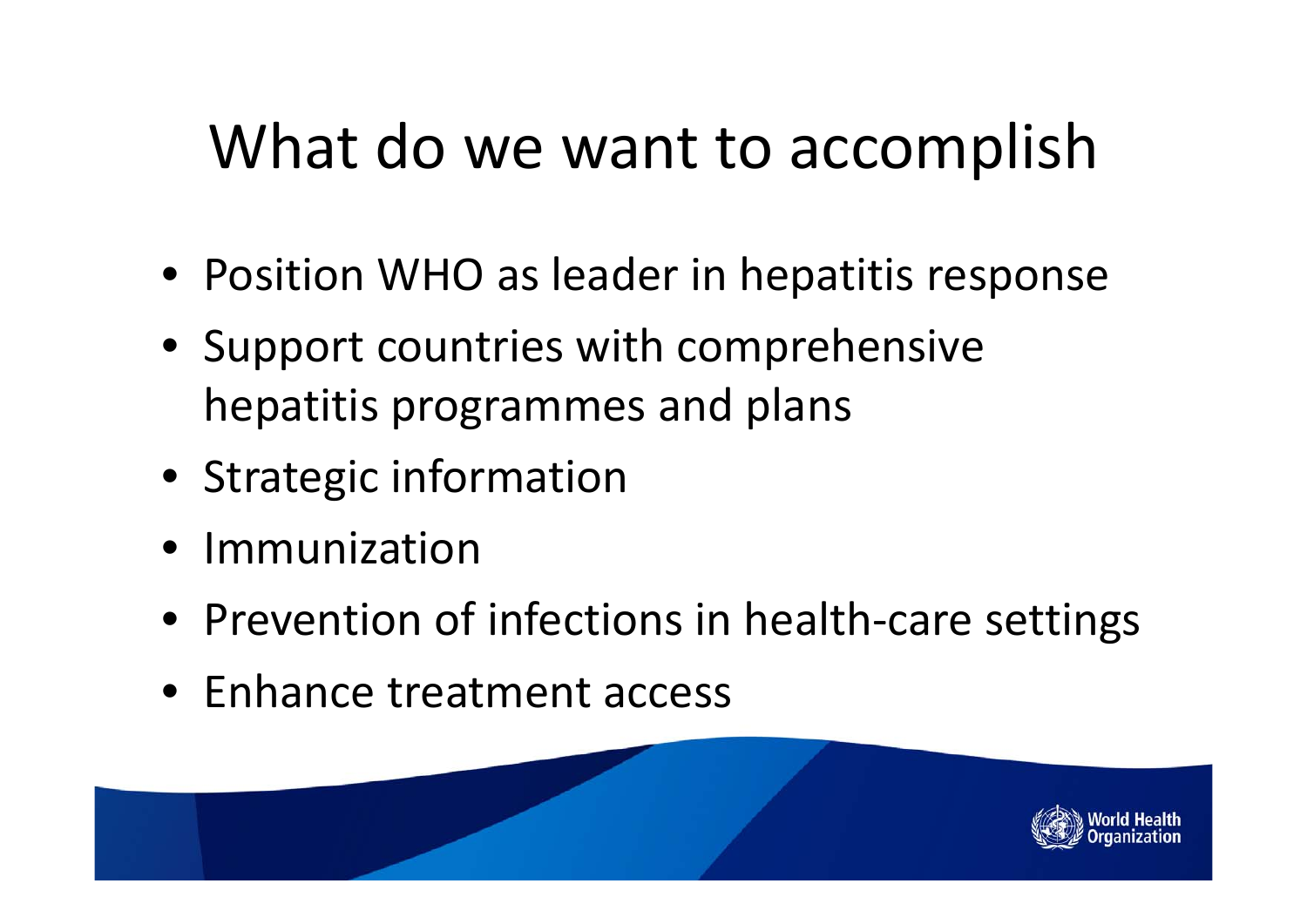### Priority actions: Focus on strategic information

- Issue Surveillance Guidance and provide technical assistance
- Develop monitoring indicators and guidance
- Begin to issue global hepatitis reports
- Develop operational research agenda

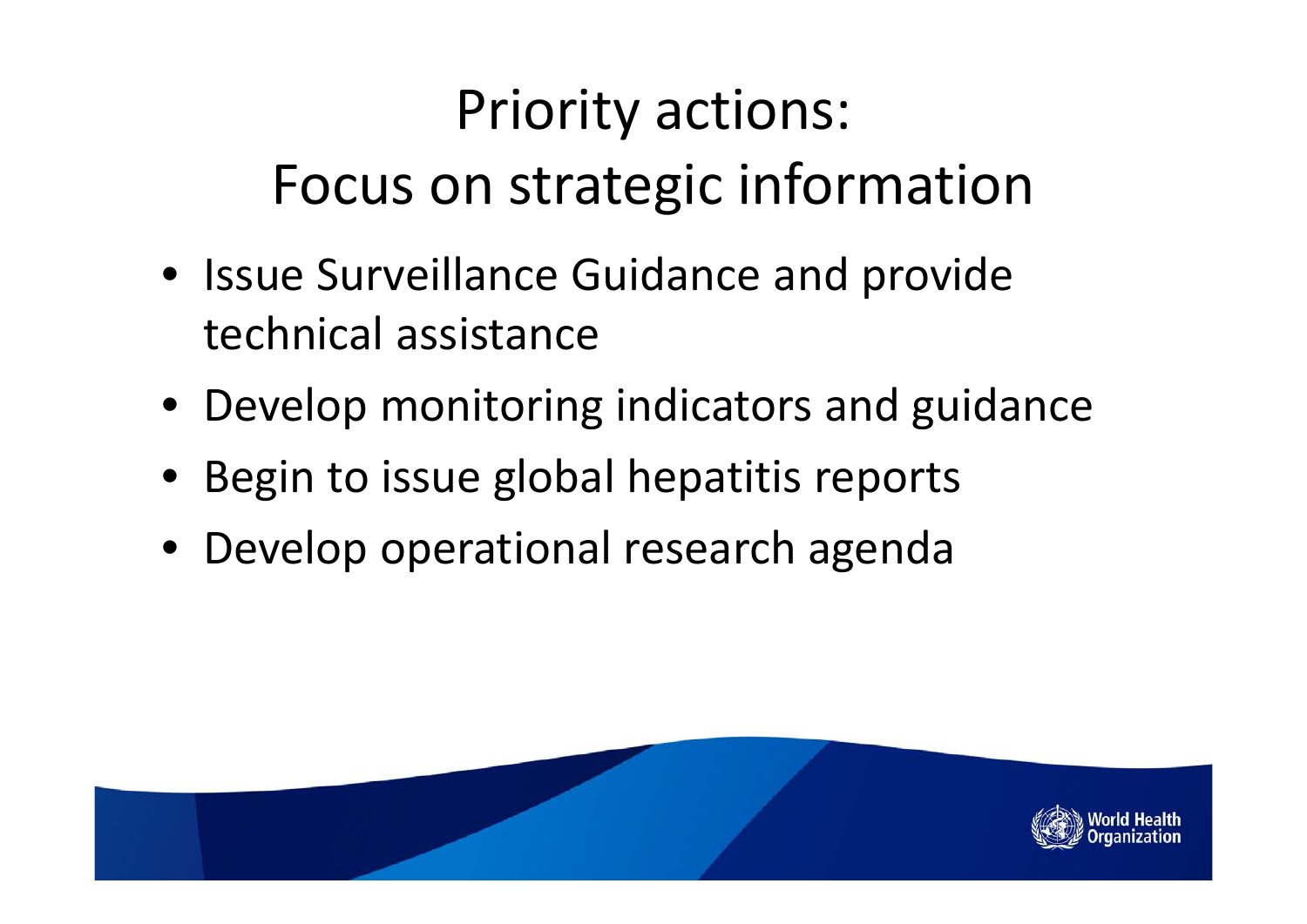#### Priority actions: Normative work for treatment

- Continue to develop treatment guidelines that will inform national treatment programs
	- Hepatitis testing guidelines
	- HCV treatment updates
- Consolidated hepatitis guidelines
	- – $-$  Service delivery considerations
	- – $-$  End-stage liver disease management

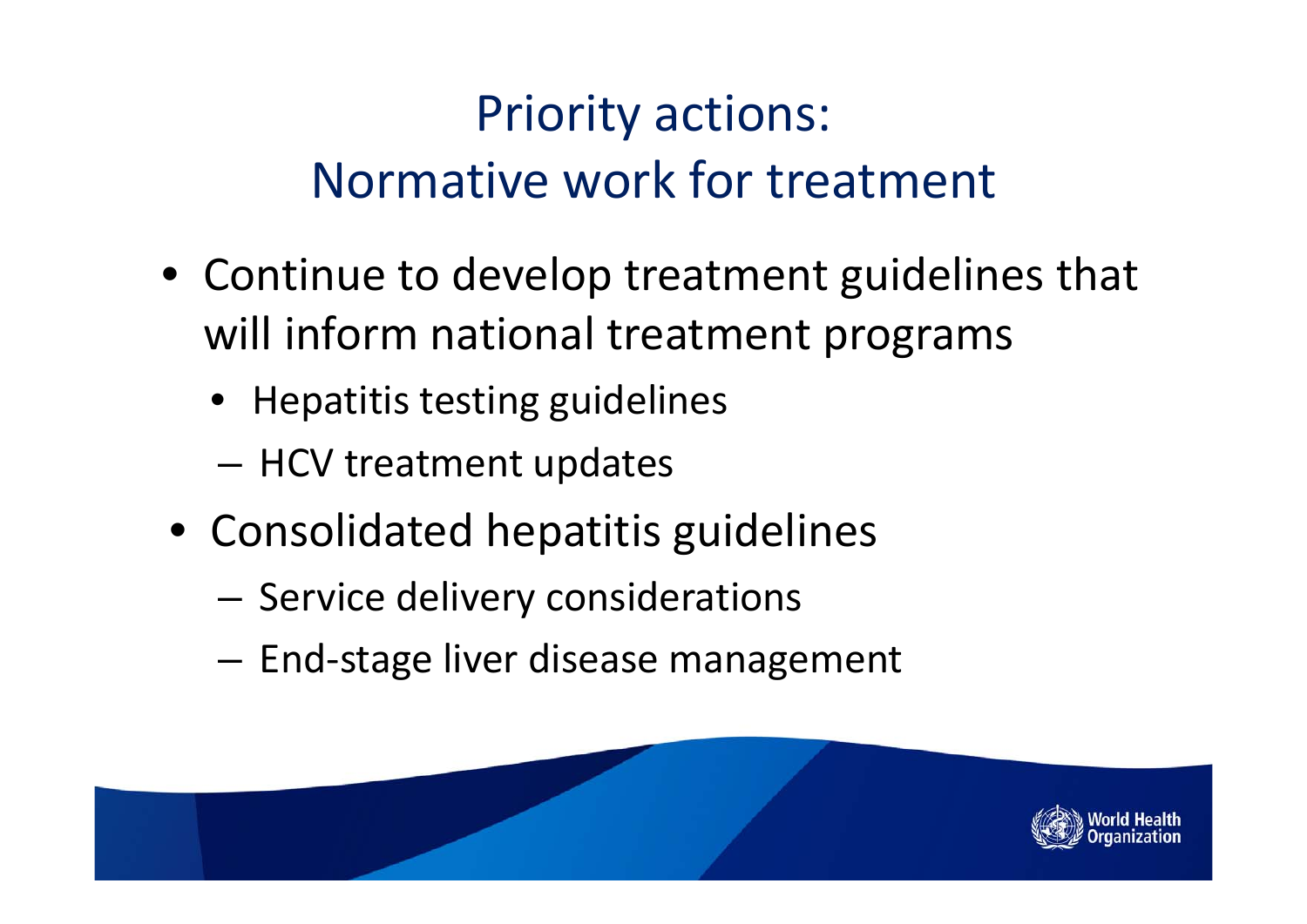#### Actions to enhance treatment access

- Inclusion of key hepatitis drugs in Essential Medicines List:
	- – daclatasvir, sofosbuvir, sofosbuvir/ledipasvir, ombitasvir/ paritaprevir/ritonavir/plus‐minus dasabuvir, entecavir,
- Expression of Interest Letter for prequalification of generics
- Providing key data on medicines:
	- HCV medicines patent landscape
	- – Inclusion of hepatitis medicines and diagnostics in Global Price Reporting Mechanism
	- Adapting ARV toxicity monitoring systems to collect information on hepatitis medicines

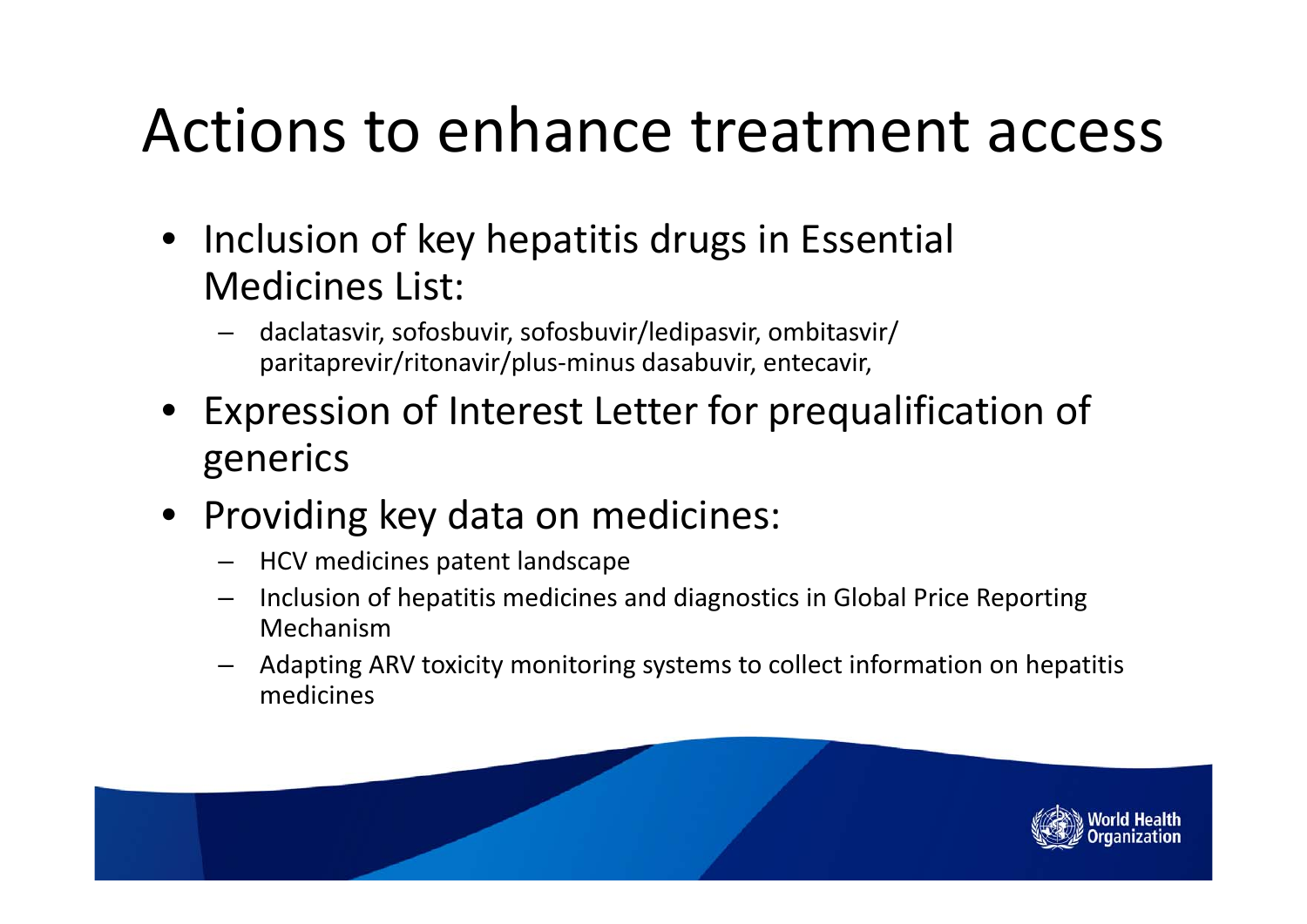## Priority actions: Prevention

- Injection safety:
	- promote implementation of Global Injection Safety **Policy**
	- $-$  Promote expansion of harm-reduction interventions
- HBV: promote novel measures to enhance HBV birth dose administration and to identify new interventions to prevent mother‐to‐child transmission
- Blood safety: quality assured testing of all blood donations